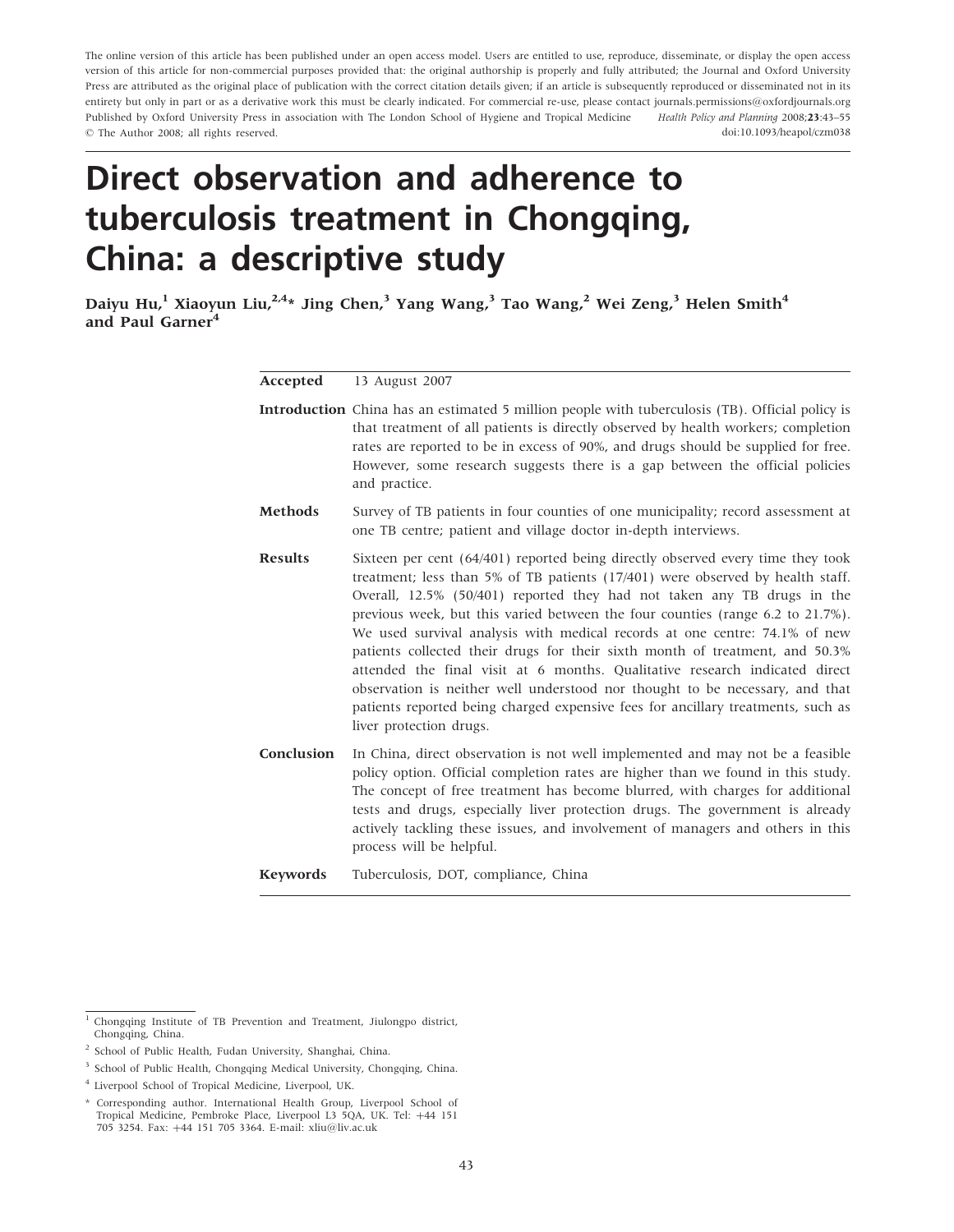## KEY MESSAGES

- $\bullet$  Direct observation of drug taking by a health worker is national policy for TB control in China. In the study area described, less than 5% of patients were directly observed, and health workers and patients did not consider the policy feasible or necessary.
- $\bullet$  Records showed that less than 50% of new patients attended follow up at six months, and irregular treatment and failure to complete treatment was common under the direct observation policy. This will contribute to the risk of drug-resistant TB developing and to relapse.
- $\bullet$  Anti-TB treatment is supposed to be free, but patients were charged high costs for additional tests and drugs, especially liver protection drugs. This may represent a considerable financial barrier for TB patients to adhere to treatment. Despite optimistic estimates from international agencies, current policies, their implementation, and actual TB cure and completion rates in various areas of China need to be reviewed.

# Introduction

The government of China's 10-year tuberculosis Infectious and Endemic Disease Control (IEDC) Project introduced the World Health Organization (WHO) recommended DOTS strategy in 1991, financed by a loan from the World Bank. The policy includes directly observed treatment (DOT) (World Health Organization 2002; World Health Organization 2006), and China's national policy is committed exclusively to health workers directly observing all patients to help improve tuberculosis (TB) case management (Centre for Disease Control 2002).

However, performance data have been variable. A national TB epidemiological survey revealed that only 30–40% of detected TB patients were under case management by the TB dispensary, and only 27.3% of all TB patients were estimated to be taking anti-TB drugs regularly (National Technical Steering Group of the Epidemiological Sampling Survey for TB 2004). Later reports from WHO have been more optimistic regarding DOT coverage: in 2004 it reported that 78% of the Chinese population had been covered by DOTS by 2002 (World Health Organization 2004), and were being observed by health workers when taking their treatments. Performance data collected through the public health system report cure rates of more than 90% (Chen et al. 2002; Wang et al. 2007). These widely varying figures give cause for concern. In addition, there appear to be problems with implementing the policy of free or subsidized treatment that is part of the China National TB Programme (World Bank 1991).

Given the debates around effective policy implementation, this research was carried out at the instigation of a Municipal TB programme in collaboration with researchers, to identify ways that TB health service delivery could be improved. The research aimed to: a) measure the level of direct observation by health workers; b) estimate the completion rate from data within facilities; and c) explore patient and provider views on factors influencing adherence.

# Methods

## Study sites

The study municipality is Chongqing, in South West China, with a population of 30 million, living in a mountainous area, with a socio-economic profile below average. The Health Bureau and the municipal TB dispensary implement the TB control programme. In each of the 40 counties, the programme is implemented by the county TB dispensary or the County Centre for Disease Control. In our study, we purposively selected four counties as representative of the whole of Chongqing, in terms of socio-economic development, geographic and transportation condition. This is illustrative of an urban area (JLP), a middle socio-economic area (RC and LB) and a poor rural area (XS) (see Table 1). All sites had TB information systems, appropriate health staff, and were willing to cooperate. Official statistics put completion rates at about 90% for new patients, in line with the national average. However, as this was inconsistent with other resources (National Technical Steering Group of the Epidemiological Sampling Survey for TB 2004), we therefore assessed adherence by a patient survey, and made an independent estimate from individual patient records at one County TB Dispensary where records were reasonably well kept and performance was likely to be optimal.

## Patient survey

Smear-positive TB patients who started treatment within the preceding year (that is, currently on treatment or completed treatment recently) were the target population of this study. A sample size of 369 was calculated based on a required precision of  $\pm 5\%$  around the 95% confidence interval of adherence rate. The estimated adherence rate used in sample size calculation is 60%, according to a pilot estimation using medical records information. As there were approximately 800 patients meeting the criteria across the four counties, we sampled every other smear-positive TB patient registered in the preceding year at each of the county TB dispensaries.

Patients were asked 'how often did anybody observe you taking anti-TB drugs?' and four choices were given: 'every time, most times (more than half), rare (less than half), and none'. The government national guidelines explicitly state that patients should be observed 'every time' (Centre for Disease Control 2002). Since TB patients were taking medicine every other day, 'Interruption of treatment' was defined as those who missed their last three doses; or had run out of medicine for more than a week. 'Interruption of treatment' among patients recently completing treatment was defined as those who stopped taking drugs 6 days before the end of the standard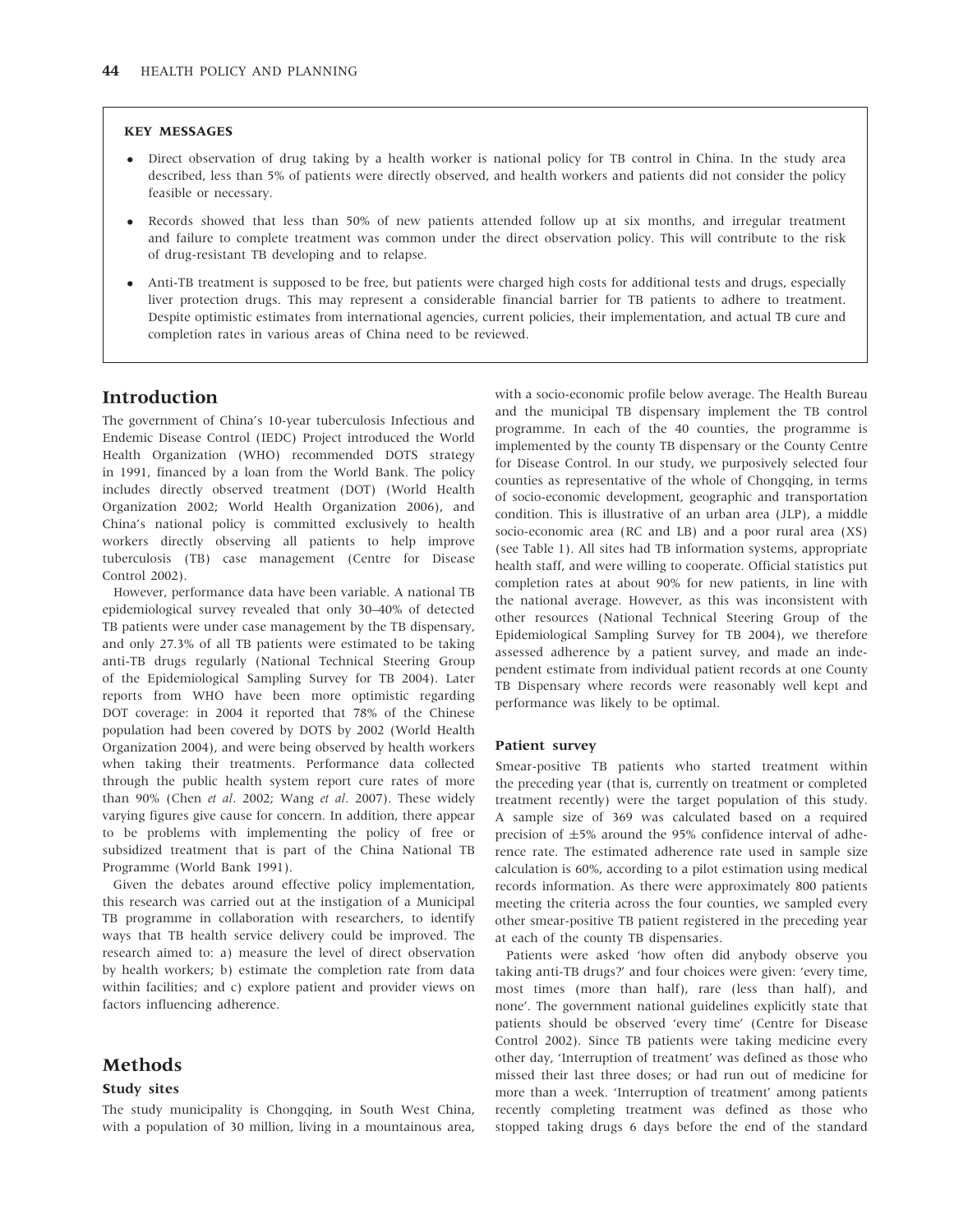| Sputum-positive<br>TB patients<br>GNP per capita |            |        | Cure rate, 2004<br>routine statistics <sup><math>\uparrow</math></sup> |     |                                                                                                |            |              |
|--------------------------------------------------|------------|--------|------------------------------------------------------------------------|-----|------------------------------------------------------------------------------------------------|------------|--------------|
| County                                           | Population | (Yuan) | Terrain                                                                |     | registered 2004 TB programme status                                                            | <b>New</b> | Re-treatment |
| $JLP^*$                                          | 799 000    | 19426  | Urban, hilly                                                           | 280 | Additional Municipal dispensary TB<br>control programme                                        | 91.6       | 76.7         |
| RC                                               | 813000     | 5110   | Rural, hilly                                                           | 455 | Country authorities have actively<br>encouraged village doctors to<br>contribute to TB control | 97.1       | 95.2         |
| <b>LB</b>                                        | 517000     | 6900   | Rural, mountainous                                                     | 572 | Part of Global Fund TB Control<br>Project 2004                                                 | 94.2       | 90.0         |
| XS                                               | 605 900    | 3120   | Remote, mountainous                                                    | 391 | Part of Global Fund TB Control<br>Project 2004                                                 | 95.0       | 90.0         |

#### Table 1 Characteristics of study counties

\*County where we analysed records for actual completion rates in 2004.

<sup>†</sup>Data Source: Routine statistics from Municipal TB Dispensary.

course, or who had run out of medicine for more than a week before the end of the standard course. This method provides a measure, at one point in time, of a patient's self-reported recent drug-taking history.

We trained and carefully supervised four postgraduate students to interview patients. Patients on treatment or recently completed were identified at each TB dispensary from the registration book. Most interviews with TB patients were conducted in their homes; for those patients living far away, notice was sent out and they were interviewed at the nearest township health centre. Community health workers and local health staff were not present during the interview. When a patient could not be found, we tried to identify and interview another patient in the village meeting the same criteria. Each evening, research supervisors checked the completed questionnaires and interviewed the interviewers to make sure all the items in the questionnaire were correctly understood and filled in. The data were double entered by two postgraduate students using Epi Data 2.1. After validation, the data were analysed using SAS 8.2. Two key indicators (direct observation and interruption of treatment) were defined and analysed. Univariate analysis was applied to find out the influencing factors.

#### Records analysis at JLP

Monthly summaries of attendance and completion were recognized as being inaccurate. Therefore, we went to the original patient records and monitored completion over an 8 month period (January to August of 2004) at the county TB dispensary, which included both patients who had completed their treatment and those currently on treatment. We collected medical records of both new and re-treatment patients. New patients were defined as patients who had never had treatment for TB, or who had taken anti-TB drugs for less than 1 month. Re-treatment patients were those previously treated for TB whose treatment failed, who defaulted, or who relapsed. The collection and recording of these data was supervised by the principal investigator.

We applied survival analysis (Kaplan-Meier method) to estimate the completion rate. In the analysis, 'event' was defined as patients who withdrew from the standardized short course chemotherapy because of death, treatment failure, default or transferring out. 'Survival time' was the time interval from the start of treatment to the 'event' of withdrawal. The unit of 'survival time' was by month, as patients were expected to attend clinics monthly. Patients attending the clinic on the fifth month, where they would collect their drugs for their last month of treatment, were considered as 'treatment completed'. We also calculated the percentage attending for the final visit at 6 months when cure would normally be assessed.

## In-depth interviews

We interviewed TB patients (33) and village doctors (11) from all four counties. In each county, we purposefully selected patients from the county TB register to capture a range of experiences and views, considering age, gender and including both new and re-treatment patients.

All participants who were asked to participate agreed to be interviewed. Village doctors (eight male, three female) were recruited and interviewed. Standard topic guides were used to ensure relevant areas were covered during interviews, including patient and doctor's opinions about: DOT implementation, adherence to treatment, cost of TB treatment and patient management. Interviews were conducted in Chinese Mandarin, lasted between 30–50 minutes and were taperecorded with participants' informed consent. Interviews were conducted in participant's homes or at the nearest township health centre.

The Framework approach was applied to analyse qualitative data from in-depth interviews (Richie and Lewis 2003), and MAXqda software was employed to manage, code and retrieve data. Tape recordings were transcribed verbatim in Chinese characters. Two bilingual (Mandarin/English speaking) team members read through the transcriptions and listed recurring viewpoints relevant to the areas of questioning and common themes emerging from the data; this formed the basis of the thematic framework. Transcriptions were imported into MAXqda (in Chinese characters) and a coding system set up based on the thematic framework. Code labels were in English as MAXqda does not support Chinese labelling. One author applied the coding system to all interviews.

A bilingual and a non-Mandarin speaking researcher examined the frequency of coded segments, and combined codes into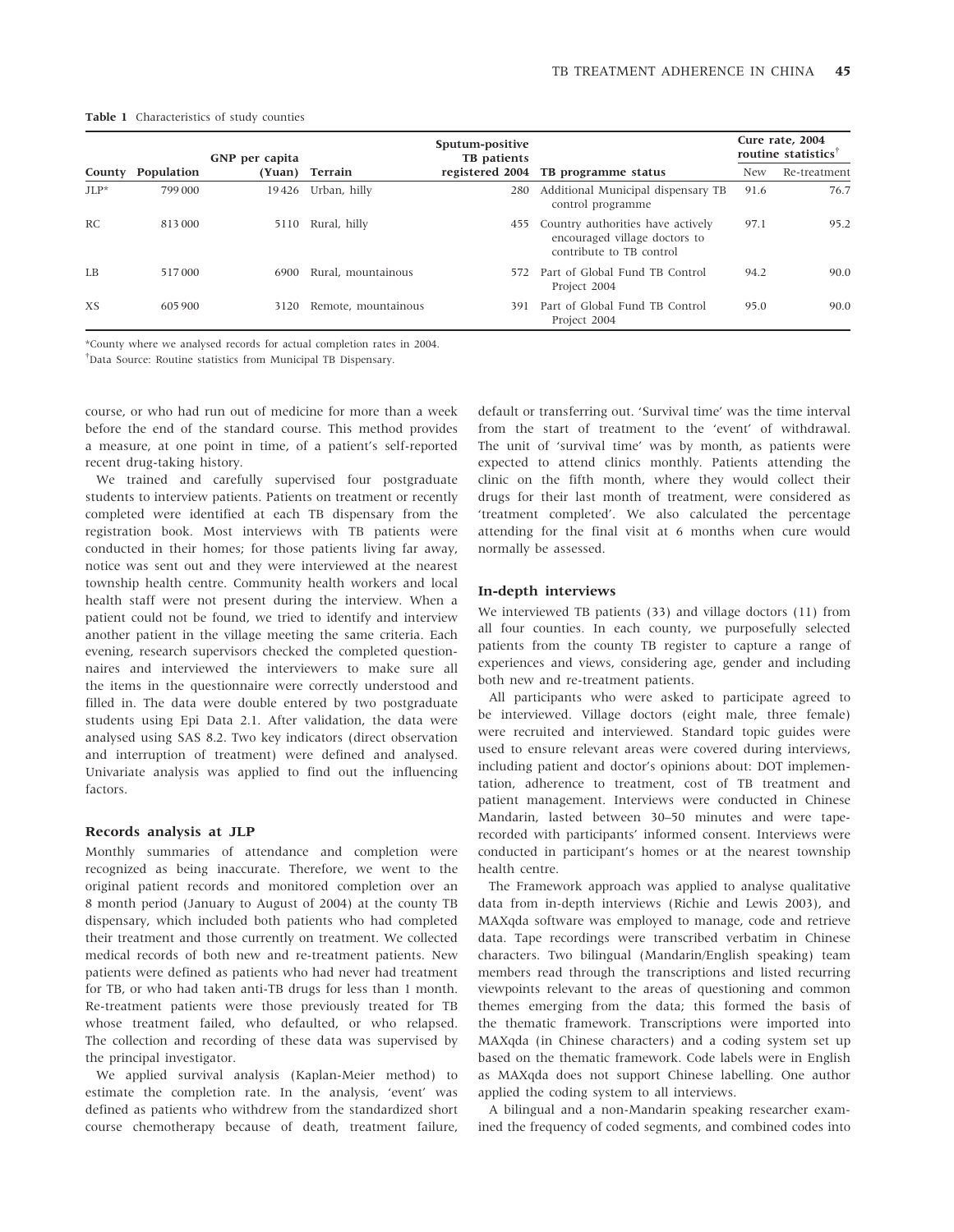Table 2 Patients reporting on direct observation for TB treatment

|                               | n   | $\%$  |
|-------------------------------|-----|-------|
| Directly observed every time* | 64  | 16.0  |
| Directly observed sometimes   | 48  | 11.9  |
| Never directly observed       | 289 | 72.1  |
| Total                         | 401 | 100.0 |

\*Ministry of Health policy at the time of survey.

larger categories, to form six main themes. Coded segments relevant to each theme were translated into English and summarized in a chart. This enabled English and bilingual researchers to look across the data of all cases and explore differences between sub-groups (patients and doctors, male and female, new and re-treatment patients, and across counties). The dimensions of each main theme and differences between subgroups are described in the results section; illustrative verbatim quotes for each theme appear in Boxes 1 to 6 in the Appendix in both Chinese mandarin and English. Of the patients interviewed, 19 were men, 14 were women of a wide variety of ages; 23 were new patients; 10 were re-treatment patients; 8 lived in the city, 11 in a rural hilly area, 6 in a rural mountainous area, and 8 in a very remote area.

## Ethics and funding

Ethical approval was obtained from Chongqing Medical University. The study was funded by the Ministry of Health and the Department for International Development UK. The funding bodies had no involvement with the study design, analysis or interpretation of the results.

# Results

#### Patient survey

Four hundred and five patients were interviewed (four excluded because of starting treatment more than 1 year ago). One-third of new patients were treated for longer than the standard treatment of 6 months. One-fifth of re-treatment patients (19/90) were treated for longer than the standard of 8 months (Table A1 in Appendix). In younger age groups, there were similar numbers of men and women, but men predominated in the older groups (Table A2).

Only 16% (64/401) of patients reported that they were directly observed every time they took their drugs (95% CI: 12.4% to 19.6%); 72% reported that they had never been observed (Table 2). Less than 5% (17/401) were directly observed by a health worker, and 15 of these patients were from one particular county where authorities had actively encouraged village doctors to contribute to TB control (RC county). The remaining 11% were observed by family members. Analysis by gender, age group and basic knowledge about TB showed no association.

At the time of interview, 12.5% (95% CI: 9.2% to 15.7%) of patients reported 'interrupted treatment' by our definition (missed last three doses, or run out of medicines for more

Table 3 Self-reported interrupted adherence and potential influencing factors

|                                   | Interrupted<br>adherence*                                    |          |         |
|-----------------------------------|--------------------------------------------------------------|----------|---------|
| <b>Possible factors</b>           | % $(n/N)$                                                    | $\chi^2$ | P value |
| Study site                        |                                                              |          |         |
| <b>JLP</b>                        | $6.2\%$ (7/113)                                              | 12.14    | 0.01    |
| RC                                | 13.8% (13/94)                                                |          |         |
| LB                                | $9.8\%$ (10/102)                                             |          |         |
| <b>XS</b>                         | 21.7% (20/92)                                                |          |         |
| Direct observation                |                                                              |          |         |
| Observed<br>every time            | $12.5\%$ $(8/64)$                                            | 0.00     | 0.99    |
| Observed<br>sometimes<br>or never | 12.5% (42/337)                                               |          |         |
| Gender                            |                                                              |          |         |
| Male                              | 15.1% (41/271)                                               | 5.42     | 0.02    |
| Female                            | $6.9\%$ ( $9/130$ )                                          |          |         |
|                                   | Belief: can TB drugs be stopped after TB symptoms have gone? |          |         |
| Yes                               | 29.3% (34/116)                                               | 42.42    | < 0.01  |

\*Missed drugs for >1 week (last three doses) or ran out of drugs for more than a week

No 5.6% (16/285)

Table 4 Adherence for smear-positive TB patients in one County TB Dispensary ( $n = 151$ ) derived from Kaplan Meier analysis

|                       |     |           |    |           | Patient attendance at follow up                             |      |      |
|-----------------------|-----|-----------|----|-----------|-------------------------------------------------------------|------|------|
|                       |     | At        | At | At        | At .                                                        | At   | At   |
|                       |     | 1 mo      |    |           | $2 \text{ mo}$ $3 \text{ mo}$ $4 \text{ mo}$ $5 \text{ mo}$ |      | 6 mo |
| New cases             | 131 | 95.6 85.5 |    | 82.7      | 79.1                                                        | 74.1 | 50.3 |
| Re-treatment<br>cases | 20  | 84.2      |    | 73.7 73.7 | 64.5                                                        | 64.5 | 42.9 |

than a week). This varied considerably by county from 6.2% at JLP to over 20% in XS (Table 3).

Interruption of treatment was similar in patients who reported being directly observed and those who did not report being observed. Interruption was more common in men, and in people who stated they believed that TB drugs could be stopped after TB symptoms disappeared (Table 3).

## Completion

Table 4 gives the results from the Kaplan Meier analysis from study site JLP. Of the 151 patients, 1 died (after 1 month), 2 transferred out (missed 2 month appointment), and 2 were identified as treatment failure (at 3 and 4 months). In this group, the most optimistic completion estimate is those attending the clinic 5 months into the treatment, when, for new patients, their last 1 month of drugs is dispensed. For new patients, this was 74.1% with 50.3% attending at 6 months, when a sputum check was normal practice. There were fewer patients classed as re-treatment, where standard treatment is meant to be 8 months of treatment: 64.5% attended the 5 month visit, and 42.9% attended at 6 months.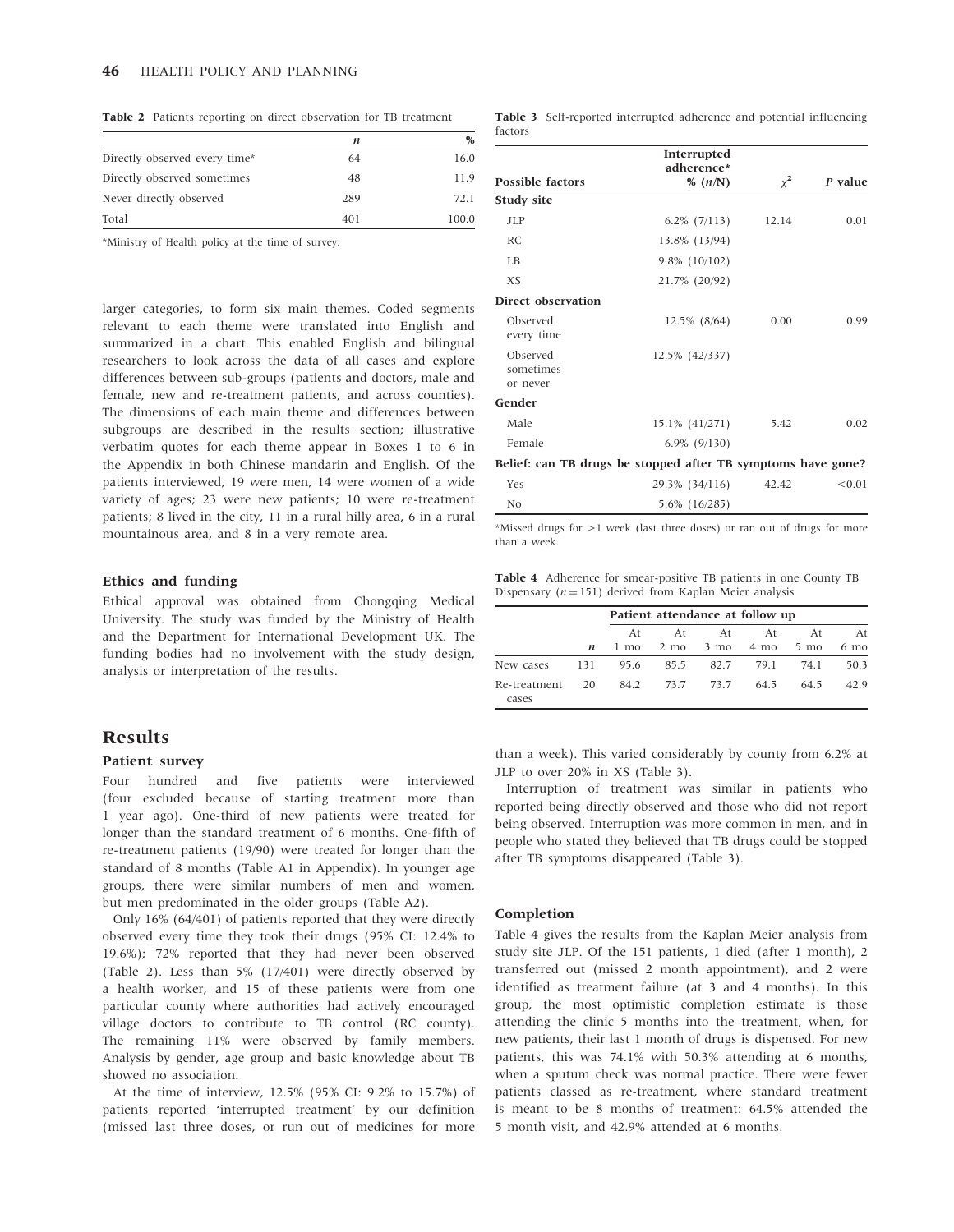# Qualitative findings

Six main themes arose through the analysis using the Framework approach. They represent factors that may influence DOT implementation and adherence.

# 1) Most TB patients are responsible themselves for taking their drugs

Most TB patients said that they took drugs on their own at home and knew nothing about the records of drug taking (see Box 1 in Appendix). Some reported that they lived very close to the village doctor but did not have any supervision of drug taking. Some even felt surprised when hearing the term 'direct observation'. None of the village doctors interviewed mentioned that they directly observed each dose taken by TB patients. Most of them said that they provided intermittent home visits and/or telephone calls to remind patients of taking drugs. Some also acknowledged that they never manage TB patients in the way of DOT. Village doctors in XS County said that they had neither heard about it before nor were they required to conduct it (Box 1).

# 2) Patients and village doctors regard direct observation as unnecessary

Many patients reported it was unnecessary to be directly observed by a doctor. They felt they were able to remember to take the medicine by themselves; some said they were motivated to take their drugs because they wanted to be cured and recover. A few patients regarded supervision as a 'bother' to the doctors and a waste of their time. During interviews, most village doctors said that, with constraints of limited time, long distance and lack of incentives, it was unrealistic and unnecessary for them to conduct DOT (Box 2).

#### 3) Most new patients comply with treatment

The majority of new patients interviewed said that they never forgot to take drugs during the treatment (see Box 3). Village doctors believed that most TB patients could keep taking drugs, because they wanted to be cured as early as possible. However, a minority of doctors gave us examples of patients who had stopped treatment for various reasons, such as drug side-effects and financial difficulty.

# 4) Most patients report they are charged expensive fees for treatment

Most patients said that they had to pay for TB treatment. Among them, only a few could differentiate free (anti-TB drugs) and charged drugs (liver protection drugs) (see Box 4). Patients complained that it cost them tens to hundreds of Yuan to buy 'additional' drugs and examinations relating to their treatment; many reported having to borrow money to afford treatment. The cost of treatment varied between the counties; patients in RC county described a higher cost for drugs, on average 200–300 Yuan per month (£13–£20 per month). The high cost of treatment was also one of the main reasons mentioned by patients who interrupted drug taking. Village doctors reported that patients complained to them about the high cost of treatment, and that they cannot afford examinations and additional drugs.

#### 5) Stigma exists in communities

Many patients described being treated differently by people in their immediate communities after getting TB. They suggested neighbours or friends did not like to talk with them, or kept a certain distance while talking with them for fear of infection (see Box 5). TB patients tended to conceal their disease from others for fear of being isolated. Some described being treated differently by family members. Village doctors also reported that community residents did not like to get close to TB patients, because they were afraid of being infected.

# 6) Village doctors report incentives are less important than responsibility

Village doctors are supposed to receive 60 Yuan (£4) through the World Bank/DFID-assisted TB programme for managing one TB patient for 6 months, but the level of financial support and implementation of incentive payments varies by county; one village doctor from RC county said he had never heard about the incentive payment. Most village doctors interviewed suggested that even without this money, it was their responsibility to manage TB patients (see Box 6). Some village doctors also expressed that fixed financial support would help them to manage patients effectively, since they currently do not receive any salary from the government, and have to earn their own living through fees for service.

# **Discussion**

The study results show that health worker direct observation of TB treatment was low. At county level, between 6.2 to 21.7% of patients had run out of drugs, or not taken any in the previous week; and actual completion rates in one county studied were lower than reported in national statistics.

We paid careful attention to quality. In the questionnaire, we minimized respondent bias by using carefully trained independent interviewers; in the medical record data for survival analysis, the principal investigator monitored data collection; and for the qualitative interviews, we paid careful attention to content and analysis by applying the Framework approach rigorously to the Chinese narrative. The main constraint of this study relates to the extent to which it reflects adherence in other areas of China, as it was carried out in a limited number of counties. However, there is no reason to believe the study site has any worse performance than other provinces in China, and there is a need for more extensive careful recording of true adherence. In the patient survey, our replacement strategy would tend to make adherence seem better than it actually was; nevertheless, it was still low.

The national guideline is that all smear-positive TB patients should be directly observed for treatment by community health providers or family members. WHO reported high levels of direct observation (World Health Organization 2004) and others have reported good completion rates (Chen et al. 2002; Wang et al. 2007). Our study showed only 16% of TB patients were directly observed when taking anti-TB drugs. Whilst the China reporting system does not actually record whether patients are directly observed during treatment, nevertheless the stated national policy is for direct observation.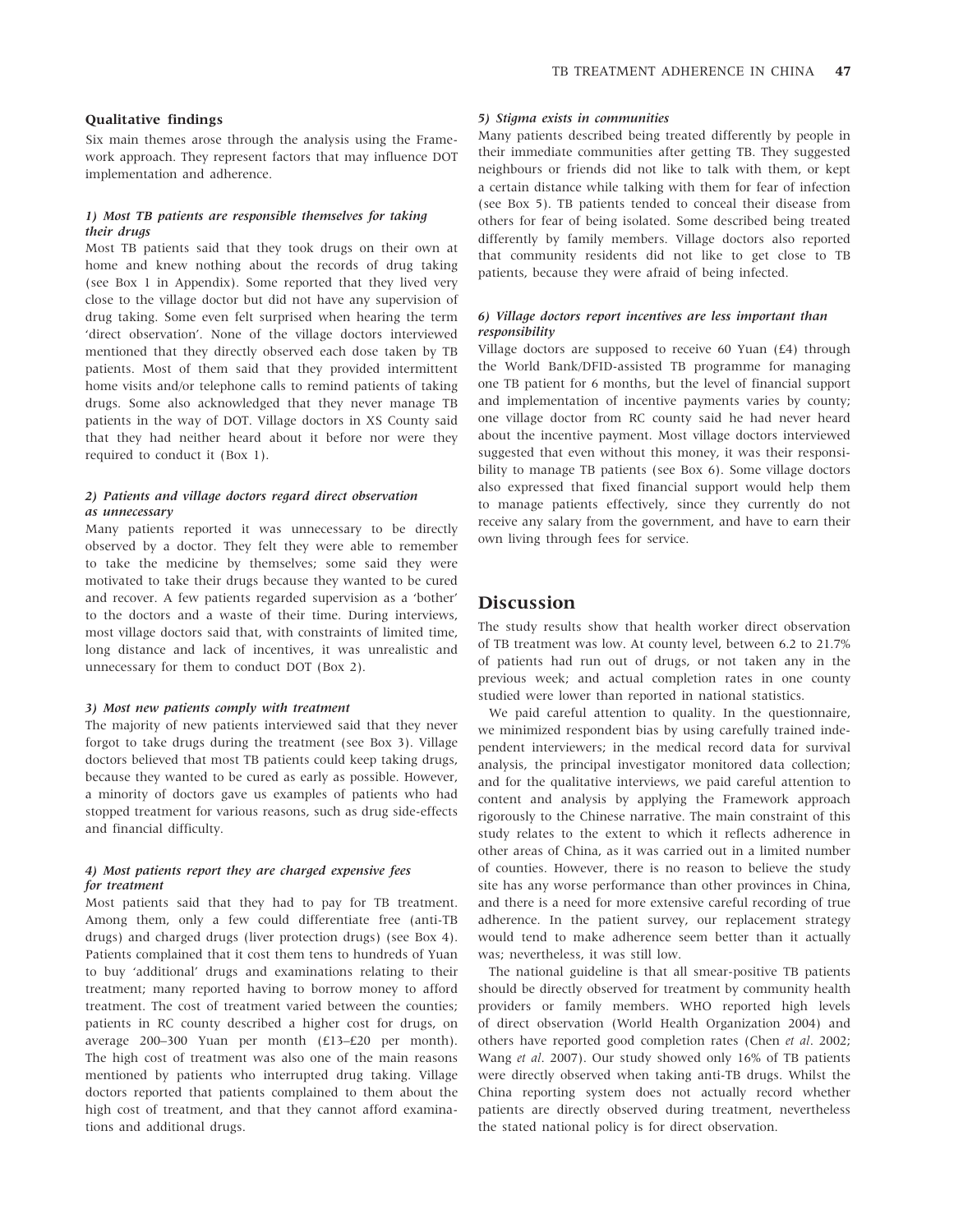We decided to be cautious in our interpretation of the question about direct observation by family members. The reason for this is that we were not clear whether respondents simply meant that family members happened to be in the room when they were taking treatment. The concept of direct observation by another person, including family members, was really quite unfamiliar, and we did not check whether 'observation' actually also included active participation of the family member in the whole process. If they are to take on more of a monitoring role, it is likely that training and instructions will be required. Health staff did not view the policy as practical or feasible.

Most village doctors are now private practitioners, have no government salary and make a living through fees for services. Implementing direct observation is a time-consuming job. Though the World Bank/DFID-assisted TB control programme provides 60 Yuan to a village doctor for managing one TB patient, this money is not always available; if it were available, 60 Yuan is simply not enough payment for the inputs that are required. This is probably the explanation for some village doctors reporting that incentives were less important than responsibility.

The official completion rate in the county we studied was 91.6%, yet our analysis of records, which was in part prospective, indicated the most optimistic completion rate proxy for new cases was 74.1% (percentage of new patients starting treatment who visit on month 5 for their last month's treatment), with only 50.3% attending the final visit at 6 months. These completion data are from the best performing centre (JLP) among the four centres, since JLP is one urban district of Chongqing city and its TB control programme is managed by a provincial-level facility, while the other three are all in rural areas and managed by county-level TB dispensaries. Performance at other centres is likely to be worse, and certainly self-reported adherence rates at the other centres were much lower. Thus it is probable that true adherence is considerably lower at the other centres, and these patients are important as they are at risk of relapse.

Whether these management issues we identified around routine statistics are common in other counties in the country was not the brief of our study, but certainly the findings indicate some very careful audit and checking is required before being confident about the apparent high level of performance of the national TB programme. We would argue that there is a need for accurate information at all levels in order for staff to take remedial action: in the county, to follow up individual patients; in the province, to identify poorly performing counties; nationally, to help poorly performing provinces; and overall, to identify areas that are doing well to explore reasons for best practice.

In addition, the survey of reported patient adherence suggested irregular treatment was common, with patients frequently missing doses. This will contribute to the risk of drug-resistant TB developing.

The interviews with patients and health staff indicated that far from being free, patients were charged high costs for the diagnosis and treatment. This appears to be for additional tests and drugs, especially liver protection drugs, which are widely recommended by the doctors and appear to be a way of generating income from patients. These findings are consistent

with other research around charging (Garner and Ziganshina 2005; Xu et al. 2006), and suggest that there may be considerable financial barriers to starting and continuing treatment.

These problems are mainly rooted within the malfunctioning health system. Along with the market-oriented economic reform, government funds for public health facilities are limited. Now these services rely heavily on service charges, encouraging public health facilities to supply revenue-generating services. This is probably why patients always receive liver protection drugs and prolonged treatment (Meng et al. 2004). In such circumstances, village doctors, most of whom receive no salary from government, have no incentive to take responsibility for DOT.

With the collapse of the programme of rural health insurance (Feng et al. 1997), it costs the rural poor a lot of money for health care, even if the health services are supposed to be 'free' (Meng et al. 2004). This will contribute extensively to TB patients' interruptions and non-adherence to treatment.

The next step is to verify whether the situation found in these selected counties is similar elsewhere in the country. Strategic options include both specific approaches to detect and promptly respond to defaulters (Garner and Ziganshina 2005), or to involve families (Newell et al. 2006). If family members are to play the role of direct observation, they need more appropriate training and supervision. However, the gains with these approaches are likely to be minimal as there is a broader, underlying problem. To tackle the systems issues, key measures need to be taken to improve the whole health system performance. It could benefit from further investment from government subsidy to assist health facilities and health staff at county, township and village levels in delivering treatments that have significant externalities. Improving and expanding the pilot rural health insurance schemes will also provide more financial protection to the poor rural population in seeking appropriate TB health services.

# Acknowledgements

This project was funded by the World Bank/DFID loan project and the DFID Effective Health Care Research Programme Consortium. The views expressed are not necessarily those of the funding organizations.

# References

- Centre for Disease Control. 2002. The operational guidelines for the Tuberculosis Control Program in China. Beijing: Ministry of Heath, pp. 35–36.
- Chen X, Zhao F, Duanmu H et al. 2002. The DOTS strategy in China: results and lessons after 10 years. Bulletin of the World Health Organisation 80: 430–6.
- Feng X, Tang S, Gerald B et al. 1997. Co-operative medical schemes in contemporary rural China. Social Science and Medicine 41: 1111–8.
- Garner P, Ziganshina L. 2005. Tuberculosis. In: Clinical evidence. London: BMJ Publications.
- Meng Q, Li R, Cheng G, Blas E. 2004. Provision and financial burden of TB services in a financially decentralized system: a case study from Shandong, China. International Journal of Health Planning and Management 19: S45-62.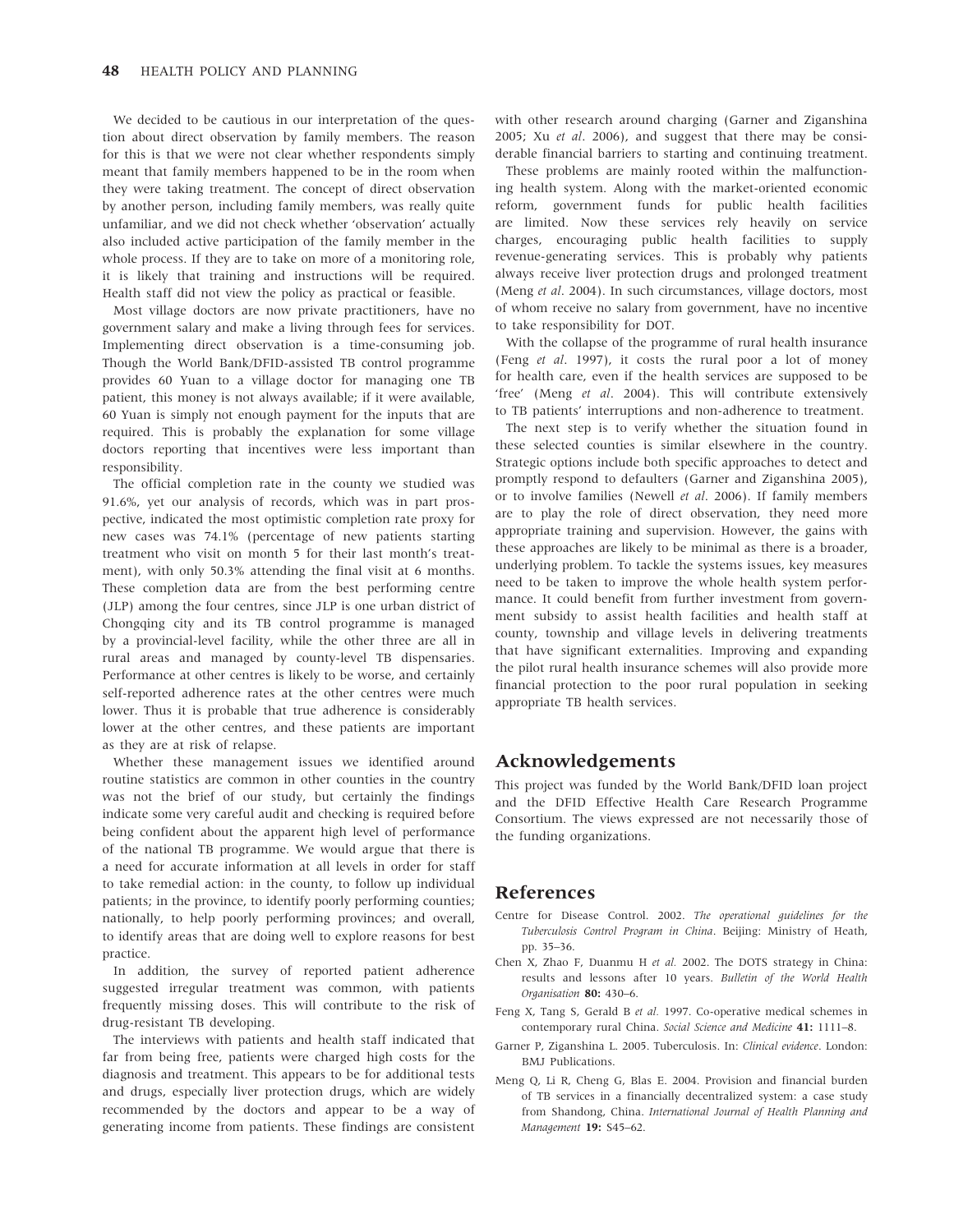- National Technical Steering Group of the Epidemiological Sampling Survey for TB. 2004. Report on nationwide survey for the epidemiology of TB in 2000. The Journal of the Chinese Antituberculosis Association 24: 65–108.
- Newell JN, Baral SC, Pande SB et al. 2006. Family member DOTS and community DOTS for TB control in Nepal: district randomised trial. The Lancet 367: 903–9.
- Richie J, Lewis J. 2003. Qualitative research practice. A guide for social science students and researchers. London: Sage.
- Wang L, Liu J, Chin D. 2007. Progress in tuberculosis control and the evolving public-health system in China. The Lancet 369: 691–6.
- World Bank. 1991. China Infectious and Endemic Disease Control Project. Staff Appraisal Report, 1991, November 15. Report No. 9894-CHA. Washington, DC: The World Bank.
- World Health Organization. 2002. An expanded DOTS framework for effective tuberculosis control. Geneva: World Health Organization. Document WHO/CDS/TB 2002.297.
- World Health Organization. 2004. Global Tuberculosis Control: Surveillance, Planning, Financing. WHO Report 2004. Geneva: World Health Organization.
- World Health Organization. 2006. Standardized short-course chemotherapy to all cases of TB under proper case-management conditions. Online at [http://www.who.int/tb/dots/whatisdots/en/index2.html,](http://www.who.int/tb/dots/whatisdots/en/index2.html) accessed 4 January 2006.
- Xu B, Dong HJ, Zhao Q, Bogg L. 2006. DOTS in China removing barriers or moving barriers? Health Policy and Planning 21: 365–72.

# Appendix

Table A1 The length of treatment patients had already received at the time of interview

|           | Type of patients |                      |               |
|-----------|------------------|----------------------|---------------|
| Month     | New $n$ (%)      | Re-treatment $n$ (%) | Total $n$ (%) |
| $1-6$     | 251 (64.6)       | 51 (56.6)            | 302(62.8)     |
| $7 - 8$   | 83 (26.7)        | 20(22.2)             | 103(25.7)     |
| $9 - 10$  | 24 (7.7)         | 17(18.9)             | 41 $(10.2)$   |
| $11 - 12$ | 3(1.0)           | 2(2.2)               | 5(1.2)        |
| Total     | 311 (100.0)      | 90 (100.0)           | 401 (100.0)   |

Table A2 Age and gender of TB patients

|             | Gender       |                |       |
|-------------|--------------|----------------|-------|
| Age (years) | Male $n$ (%) | Female $n$ (%) | Total |
| $0 - 34$    | 57 (49.1)    | 59 (50.9)      | 116   |
| 35-54       | 111(69.4)    | 49 (30.6)      | 160   |
| $55+$       | 103(82.4)    | 22 (17.6)      | 125   |
| Total       | 271 (67.6)   | 130 (32.4)     | 401   |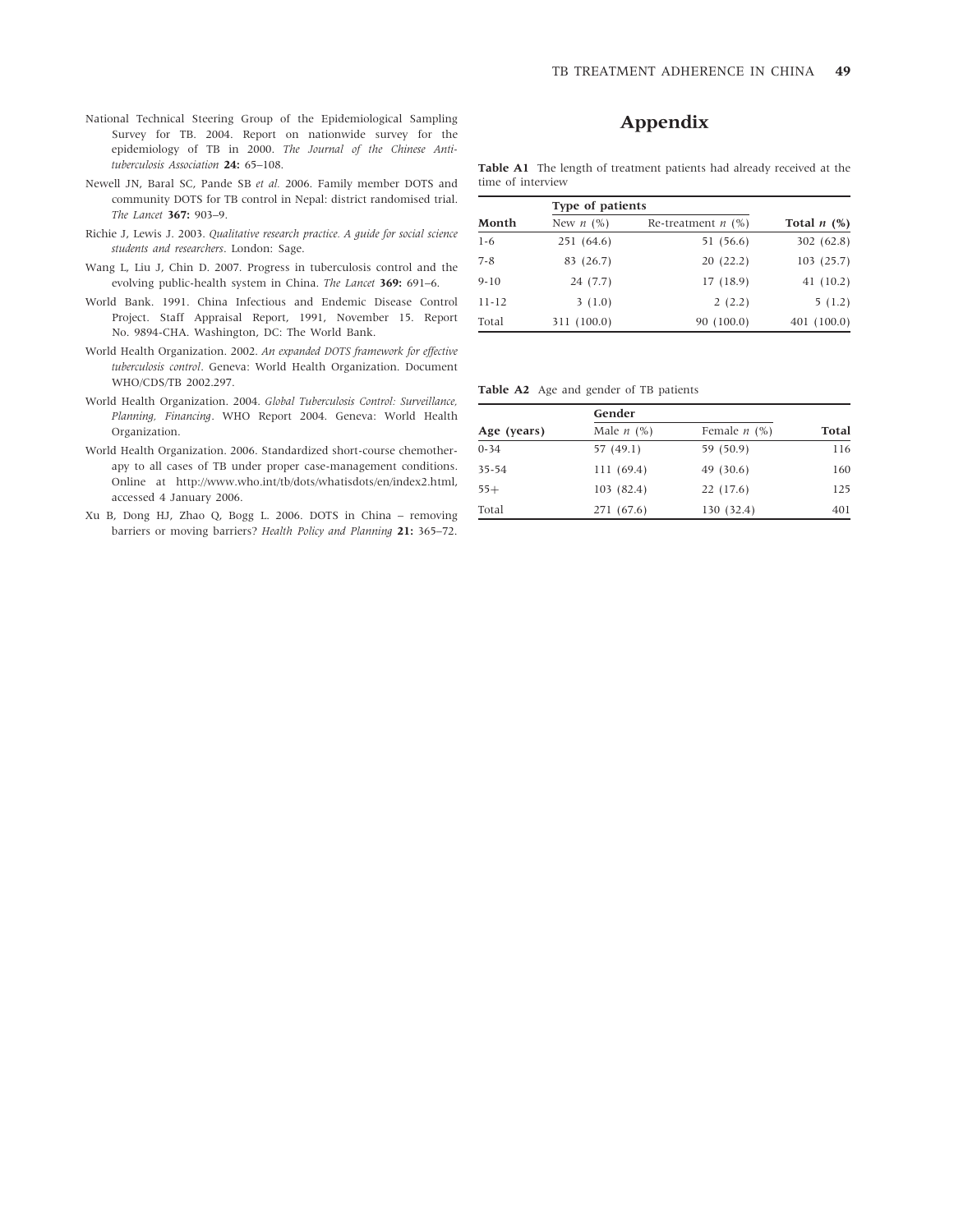|  |  |  |  |  | <b>Box 1</b> Mostly TB patients are responsible themselves for taking their drugs |  |  |  |  |
|--|--|--|--|--|-----------------------------------------------------------------------------------|--|--|--|--|
|--|--|--|--|--|-----------------------------------------------------------------------------------|--|--|--|--|

| (11) Female, new patient, XS county:<br>Q: Did anybody supervise you while you were taking drugs?            | Q:你吃药的时候有没有人监督到你吃?                         |  |  |  |
|--------------------------------------------------------------------------------------------------------------|--------------------------------------------|--|--|--|
| A: No, I always took drugs myself. Because I am an adult, not a child.                                       | A: 没的,都是个人吃,因为我是大人,不是小孩了。                  |  |  |  |
| (19) Male, retreated patient, JLP county:                                                                    |                                            |  |  |  |
| Q: Did any doctor supervise you while you were taking drugs?                                                 | Q:你吃药的时候有没有医生看着你?                          |  |  |  |
| A: No doctor witnessed me, I take it myself.                                                                 | A: 没有, 这个个人吃嘛。                             |  |  |  |
| Q: Did you take every dose?                                                                                  | Q:你每次都把药吃了吗?                               |  |  |  |
| A: Yes, the doctor gave me a table, there is a cross and after I take the<br>drugs I marked it on the table. | A:都吃了的。发了一个表的,上面打起叉叉,吃<br>了就划个圈圈           |  |  |  |
| Q: Even in the hospital, no doctor supervised you?                                                           | Q: 在医院里面吃都没人看吗?                            |  |  |  |
| A: The patient should have self-awareness to take the drug; otherwise he<br>cannot be cured.                 | A: 没有, <i>这个要个人自觉嘛,有病自己要吃药嘛,</i><br>不吃不行的。 |  |  |  |
| (28) Male, new patient, LB county:                                                                           |                                            |  |  |  |
| Q: Did any doctor in county TB centre visit you during your course of treatment?                             | Q: <i>你看病的过程中县结防所的医生有没有来看过你?</i>           |  |  |  |
| A: No, no doctor witnessed me.                                                                               | A: 没有。                                     |  |  |  |
| Q: Did they tell you that you should be witnessed by a doctor when you<br>are taking drugs?                  | Q: 那他们有没有给你说你吃药的时候要请医生看<br>着你吃?            |  |  |  |
| A: No, who is concerned about you?                                                                           | A: 没有。哪个管你嘛。                               |  |  |  |
| Q: How about the village doctor, did he visit you?                                                           | Q: 村医 ) 来看过你吃药吗 ?                          |  |  |  |
| A: Never.                                                                                                    | A: 从来没有,                                   |  |  |  |
| Q: How far is it from his house to your house?                                                               | Q: <i>他家到你家有好远?</i>                        |  |  |  |
| A: Not very far, just several paces, at most 2 minutes.                                                      | A: 没有好远, 几十步就到了。最多两分钟。                     |  |  |  |
| (23) Male, new patient, RC county:                                                                           |                                            |  |  |  |
| Q: Did anybody supervise you while you are taking drugs?                                                     | Q: 那你吃药的时候有没有谁看着你吃吗?                       |  |  |  |
| A: No, no doctor supervised me. There is a table on the drug box; I just<br>follow that instruction.         | A: 没有.药盒子上有个表.我都按照那个在吃                     |  |  |  |
| Q: Did you have a record for drug taking? [interviewer explained<br>the table for recording drug taking]     | Q: 你有没有服药记录卡?<br>就是吃药以后在上面作记录的卡片?          |  |  |  |
| A: No.                                                                                                       | A: 没有.                                     |  |  |  |
| Q: Did you know about this record?                                                                           | Q: 你知不知道有这样的卡片?                            |  |  |  |
| A: No.                                                                                                       | A: 不知道                                     |  |  |  |
| (15) Male, new patient, JLP county:                                                                          |                                            |  |  |  |
| Q: Did anybody supervise you while you were taking drugs?                                                    | Q: 你吃这个药有没有哪个看着你吃?                         |  |  |  |
| A: Whom do I need to witness me? My family knows, they saw me take<br>drugs.                                 | A: 这个要哪个看嘛, 家里面人晓得嘛。                       |  |  |  |

Continued.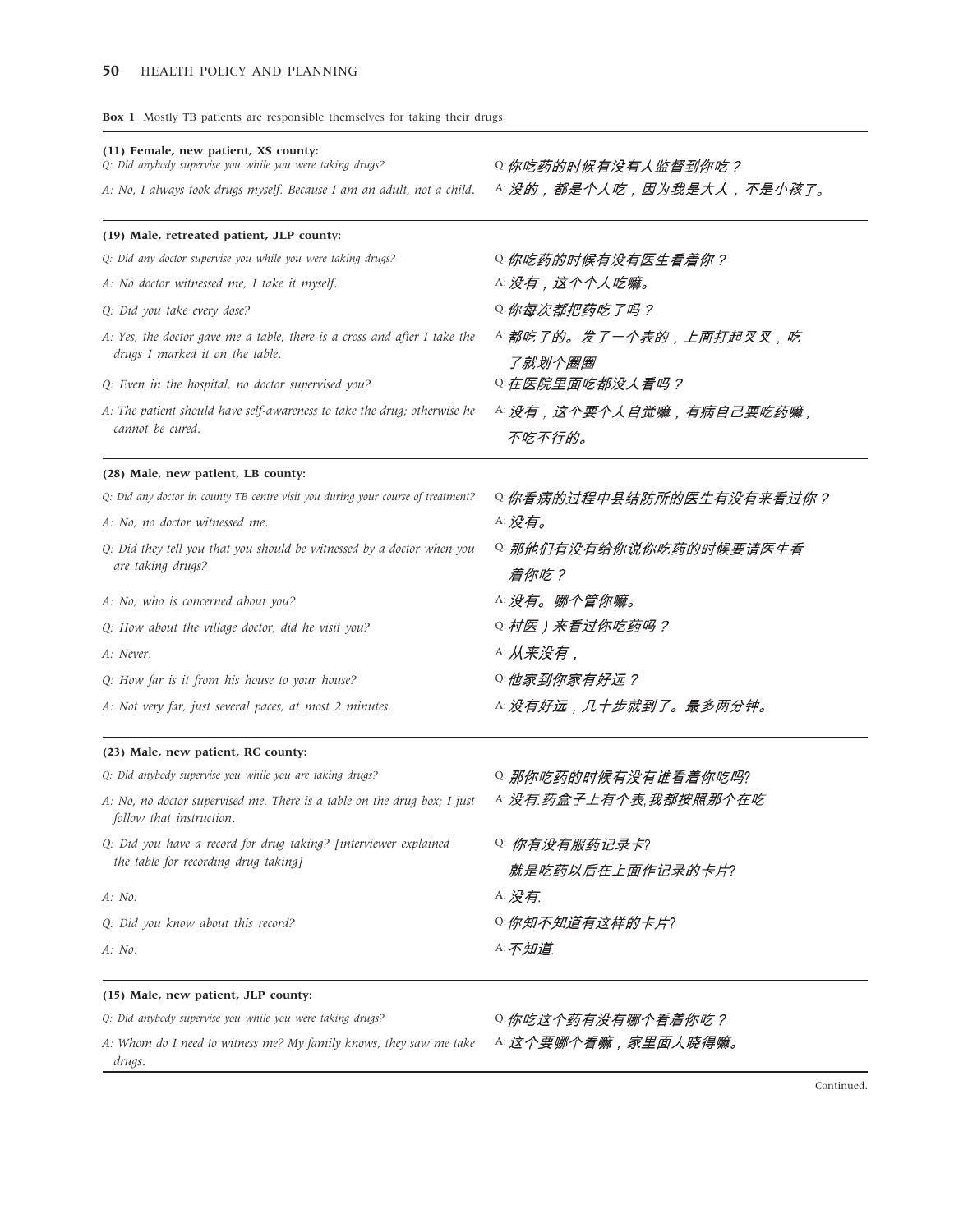## Box 1 Continued

## (8) Village doctor, older male, LB county:

- 
- A: Generally I ask him to live separately, (tell him) how to take drugs, suggest he sterilizes utensils such as bowls, chopsticks, beddings, etc
- Q: Did you ever witness him to take drugs?  $\overline{A}$  A: 那你去不去看着他吃药?
- A: In terms of taking drugs, tell you the truth, I seldom, or I never witness him. I just explained it to him that the drug must be taken in the morning, before breakfast - because he lives far away.

Q: How do you manage TB patients?  $Q:$   $\mathcal{O}:$   $\mathcal{O}:$   $\mathcal{O}:$   $\mathcal{O}:$   $\mathcal{O}:$   $\mathcal{O}:$   $\mathcal{O}:$   $\mathcal{O}:$   $\mathcal{O}:$   $\mathcal{O}:$   $\mathcal{O}:$   $\mathcal{O}:$   $\mathcal{O}:$   $\mathcal{O}:$   $\mathcal{O}:$   $\mathcal{O}:$   $\mathcal{O}:$   $\mathcal{O}:$   $\mathcal{O}:$   $\mathcal{O}:$   $\$ 

- A: *一般叫他单独生活,如何服药,给他建议碗筷,* 睡的被子枕头,帕子消毒,都要给他说 A: 吃药这个,明说,看的时候少,或者说纯粹没
- 有去看过,只是给他解释过,早上空腹吃药, 还有吃药的规律要给他说一下,因为他也不是 这附近的,隔得很远

## (1) Village doctor, younger male, XS county:

- Q: Have you ever heard of patients being directly managed by village doctors? Q:你有没有听说由村医生直接管理病人?
- A: I have never heard about that.  $A: I$  have never heard about that.

Qualitative data

- Generally speaking, patients take drugs on their own; sometimes township doctor visits them. If they can't find patients, I will help them. It's the township doctor's responsibility, we never do that.
- Q: How long will it take you to visit patients?  $Q: \mathcal{F} \leq \mathcal{F} \leq \mathcal{F} \leq \mathcal{F} \leq \mathcal{F} \leq \mathcal{F}$
- A: It takes me about 10 minutes and another is 30 minutes respectively to access my patients.

\*Number in brackets is the unique identifier for each interview.

一般都是他们自己吃。有时乡镇医生去看他们。 我们就是配合。就是等乡镇医生找不到时, 就让我们帮他们。(管理病人)那是乡镇的医 生做的。我们一般不用这样做。 A:10多分钟。另外一个要半个小时。

Box 2 Patients and village doctors regard direct observation as unnecessary (33) Female, retreated patient, XS county: Q: Do you think it's necessary for the barefoot doctor [village doctor] to supervise Q: 你觉得有没有必要请周围的赤脚医生在你吃药 you when you take drugs? *的这一天来看着你把药吃下去?* A: It's not necessary for the doctor to supervise me, I am strong-minded, A: 没有必要,我自己有那么坚强,药再难吃我自 no matter how hard it is, I will keep on taking drugs. 己也会坚持吃下去。 (23) Male, new patient, RC county: Q: Do you want anyone to supervise you to take drugs?  $\alpha$  Q: 你想不想有个人来看着你吃药?<br>A: No, I don't want anyone. A: No, I don't want anyone.  $Q: Why?$ A: 因为盒子上明明写得有.我自己会监督自己.我 A: Because there are instructions on the drug box, I can supervise myself. I don't think it is necessary. 觉得那是多余、没有必要 (6) Female, new patient, RC county: 我觉得我没的这个必要的。我自己能够自觉, It's not necessary. I have self-consciousness; I don't want to waste their time, they are so busy. I should be responsible to myself, because I want to recover. 没的必要耽搁他们的时间,他们也很忙。 因为自己要为自己负责。自己也想医好。 (32) Male, retreated patient, RC county: Q: Do you think it's necessary for the village doctor to supervise you to take Q:你觉得有没有必要让村医生监督你吃药? druas?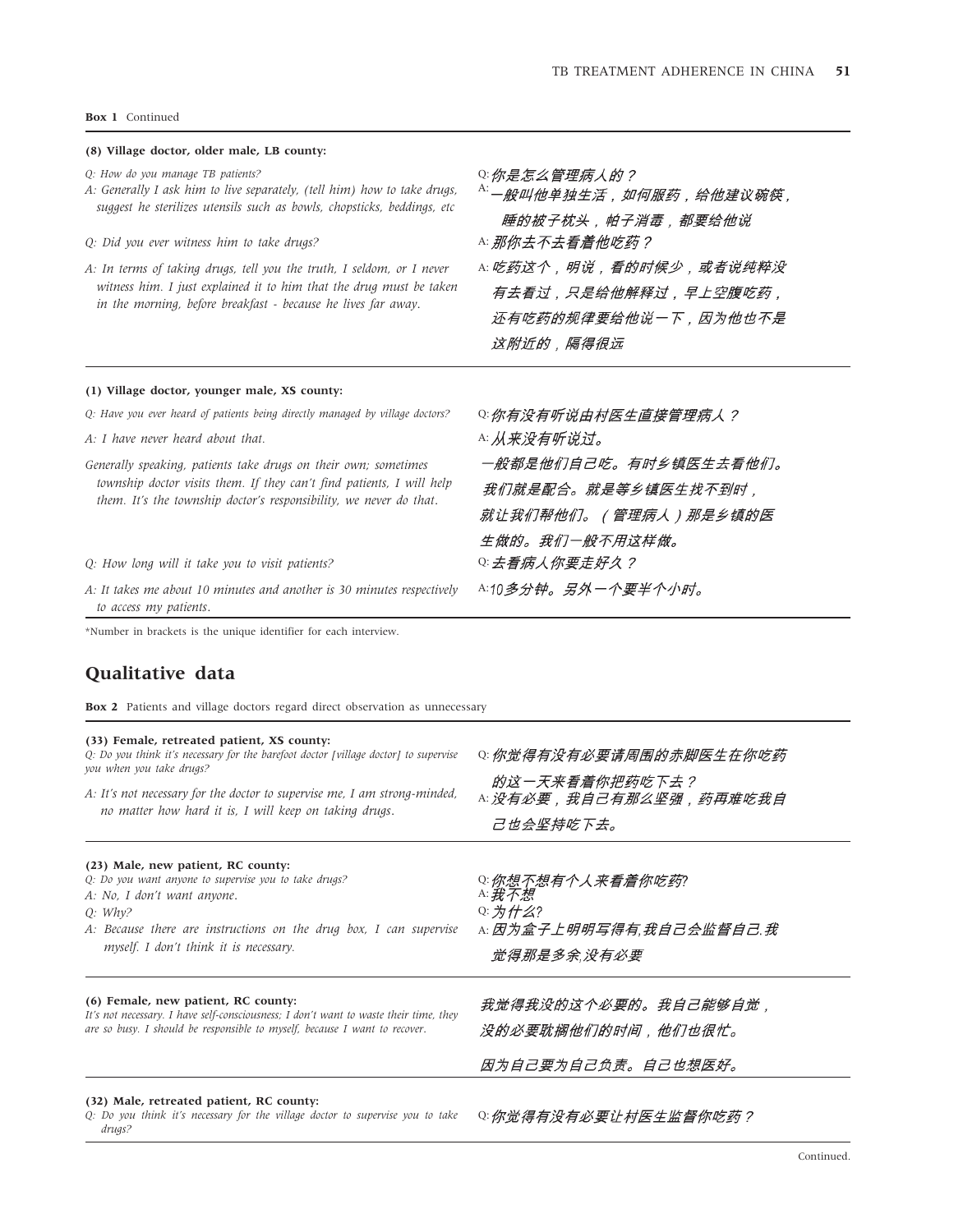# Box 2 Continued

| A: I don't think it's necessary to be supervised by the doctor while taking drugs.<br>Because of my poor economic situation, I really want to be cured as soon as<br>possible, so I remember to take every dose. Even if I forget to take drugs before<br>breakfast I will take it after that. No matter how many pills, I can take them.                                                                                                                                                      | <sup>A:</sup> 没的必要的,因为我家里面经济条件很差,欠<br>那么多债,我还是一心想早点吃好,每天都要<br>记到吃药;如果吃饭前搞忘了,吃了饭之后都<br>要吃。再多的药,现在开的辅助药,一顿就要<br>吃几十颗药,我一把就吃了。                    |
|------------------------------------------------------------------------------------------------------------------------------------------------------------------------------------------------------------------------------------------------------------------------------------------------------------------------------------------------------------------------------------------------------------------------------------------------------------------------------------------------|------------------------------------------------------------------------------------------------------------------------------------------------|
| (9) Female, new patient, LB county:<br>I don't think it's necessary. I want to be cured as early as possible, so I always<br>take drugs on time.                                                                                                                                                                                                                                                                                                                                               | 我觉得没有必要,因为我想早点好,肯定要按<br>时吃药的嘛。                                                                                                                 |
| (5) Village doctor, older male, JLP county:<br>Q: Do you think it's necessary for village doctor to witness patients taking drugs?<br>A: I think it's unnecessary. They are patients, they must take drugs. As<br>long as the doctors explain clearly to them, they will take drugs<br>without any supervision. Nowadays rural people also value their<br>lives, and always follow doctors' suggestions. As long as we explain<br>clearly, he will take drugs even if doctors don't visit him. | Q: 你觉得有没有必要请医生看着病人把药吃下去?<br>种我想其实没有什么必要,本来他就是那种病人,<br>必须要吃的,只要你给他讲解,做耐心细致的工作,<br>你不去督导他也要吃。现在的农民生命都还是比较宝贵的,<br>医生的话是最听的,你只要给他讲清楚了,<br>你不去他都要吃。 |
| (8) Village doctor, older male, LB county:<br>According to the national level TB control guideline I should supervise patients.<br>However, I cannot meet it because of time and distance constraints.                                                                                                                                                                                                                                                                                         | 个时间地点条件达不到。                                                                                                                                    |
| (10) Village doctor, younger male, LB county:<br>Q: Have you every heard that TB patients should take drugs with doctor's<br>witnessing?<br>A: Yes.<br>Q: Do you think it's feasible or not?<br>A: I think It's not feasible.<br>Q: Why?<br>A: Because it's impossible for us to spend all the time on one patient,<br>we just often visit him. It is impossible for us to take care of one<br>patient all the time.                                                                           | A: 醉说逆法吗?<br>Q: 那你觉得这种做法可行不?<br>A: 我觉得不可行。<br>Q:为什么?<br>A: 因为我们毕竟不可能整天或者全部时间都花在<br>他身上,只能说是经常去看他,不可能随时都<br>照看他。                                |
| <b>Box 3</b> Most new patients comply with treatment                                                                                                                                                                                                                                                                                                                                                                                                                                           |                                                                                                                                                |
| (26) Male, new patient, RC county:<br>I want to be cured, how can I forget to take drugs? No, I won't.                                                                                                                                                                                                                                                                                                                                                                                         | 自己要想病好怎么会忘记(吃药)呢,不会的。                                                                                                                          |
| (5) Female, new patient, RC county:<br>Q: If the doctor doesn't come to supervise you will you take drugs?<br>A: Yes, I will take drugs because it's good for my health.                                                                                                                                                                                                                                                                                                                       | Q: <i>如果医生不来监督你,你晓不晓得吃药?</i><br>A: <i>我还是要吃的,为了自己的病好。</i>                                                                                      |
| (27) Male, new patient, LB county:<br>I never stop taking drugs.<br>Now I have finished the 6-month treatment, however, I think if I take<br>drugs for 1–2 more months, the treatment outcome will be better.                                                                                                                                                                                                                                                                                  | 没有断过药,<br>但我觉得6个月到了呀,还应该加固一、二个月,<br>很可能那个效果要好一些:                                                                                               |
| (17) Male, new patient, LB county:<br>Now I feel better, but I won't stop treatment unless the doctor asks me to stop.                                                                                                                                                                                                                                                                                                                                                                         | (吃了几个月的药)要好些了。医生叫我停我才停,                                                                                                                        |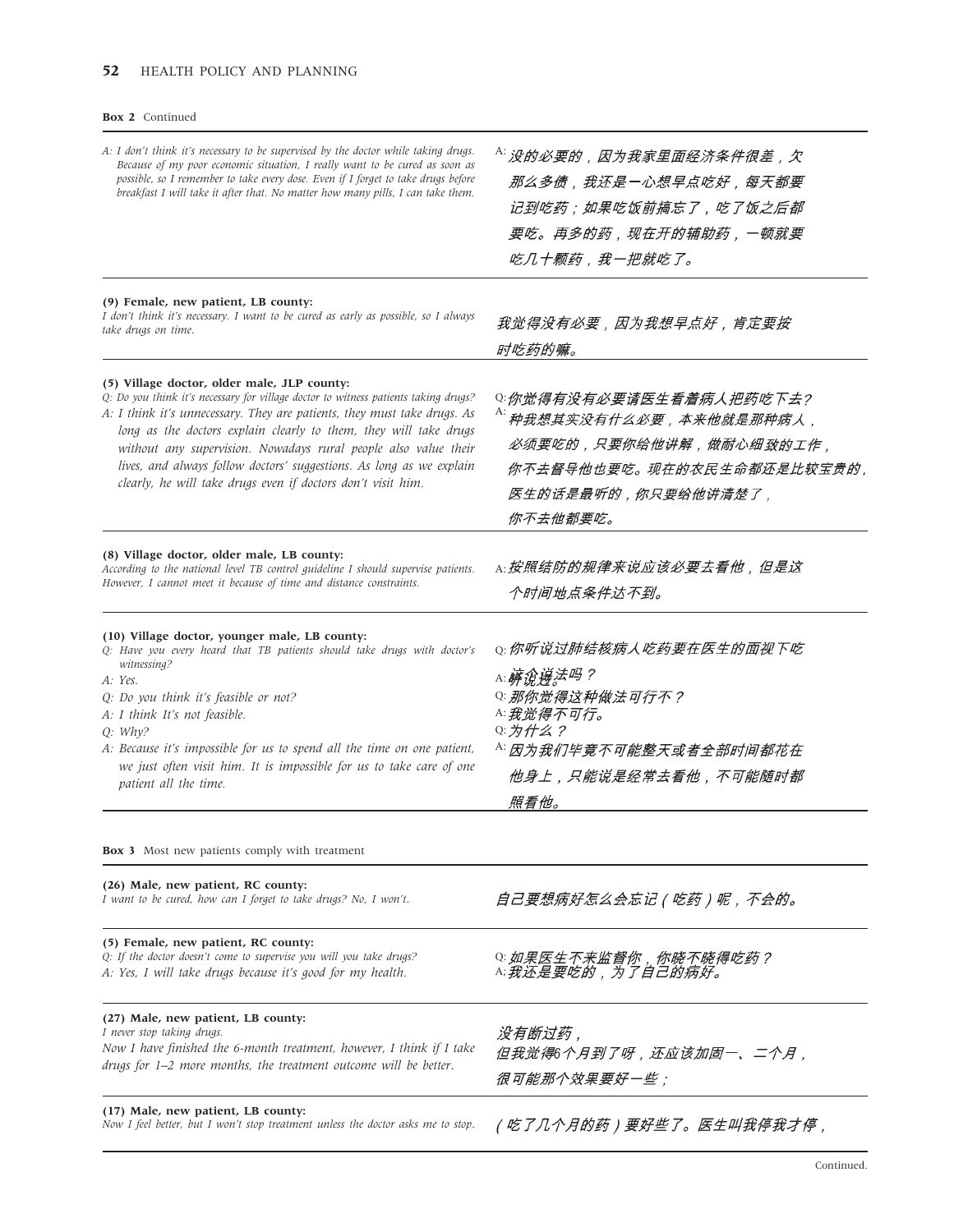# Box 3 Continued

| (31) Male, retreated patient, XS county:<br>Q: Will you continue your treatment?<br>A: I have no money. If my daughter sends money back [daughter is a<br>migrant worker], I will continue to take drugs; otherwise I won't<br>take it any more.                                                                         | Q: <i>你不继续吃下去吗?</i><br><sup>A:</sup> 没钱 <i>了。要娃儿和女儿带钱回来。女不带钱来就</i><br>不吃了。带钱来又去拿(药)。        |
|--------------------------------------------------------------------------------------------------------------------------------------------------------------------------------------------------------------------------------------------------------------------------------------------------------------------------|---------------------------------------------------------------------------------------------|
| (10) Female, retreated patient, LB county:<br>I took drugs for 2 months and stopped for another 2 months, and then I started<br>the treatment again. If I have money I will take drugs, if not I will delay going<br>to buy drugs until I can't bear it anymore.<br>After the symptoms disappear, I will stop treatment. | 先是吃了两个月,然后又停了两个月,停了两个<br>月又才(开始吃药),<br>有钱就吃,实在是挨不住了,拖不住了,就去买<br>药吃;吃了松活了之后,又不吃了,就是那样子<br>的。 |
| (8) Village doctor, older male, LB county:<br>The patient wants to be cured, so he would like to take drugs, it's not necessary<br>for us to worry about them.                                                                                                                                                           | 病人他还是希望自己好,还是晓得吃,用不着我<br>们格外去操多少心,                                                          |
| (3) Village doctor, younger female, RC county:<br>After I told him how to take the drugs, he also paid attention to drug taking and<br>wants to be cured.                                                                                                                                                                | 我交代他怎么吃啊,他自己还是比较重视吃药,<br>就希望病治好嘛。                                                           |
| <b>Box 4</b> Most patients report they are charged expensive fees for treatment                                                                                                                                                                                                                                          |                                                                                             |
| (1) Male, new patient, XS county:<br>Totally I spent 205 Yuan for 2 months' treatment, among which, 28 Yuan for<br>transportation, and the rest is for drugs.<br>I don't know some drugs, but I know I paid for Jiuweipian [vitamin<br>supplements].                                                                     | 两个月的药花了205块。有28块的车费,除了28,<br>就都是药钱。<br>有些药我都认不到。有九维片我晓得。                                    |
| (24) Male new patient, RC county:<br>It's very difficult. I have to pay 200-300 Yuan each month for Jiehewan [TB<br>drugs], liver drugs, and drugs to protect stomach.                                                                                                                                                   | 困难啊,拿一个月的药都要二三百块钱,有结核丸,<br>其他的就是一点护肝的和养胃的,                                                  |
| (16) Male, retreated patient, JLP county:<br>Although the anti-TB drug is free, I have paid much money for other things.<br>For example, I paid about 180 Yuan for Huganpian [liver drugs] in the first<br>month.                                                                                                        | 吃点药不花钱嘛,但是那些花钱就多了.<br>第一回开的护肝片, 就是一百八十几.                                                    |
| (20) Male, retreated patient, JLP county:<br>I collect free drugs these months, however I still spent more than 400 Yuan. 150<br>Yuan for 2 examinations, I paid more than 400 Yuan for 'free treatment'.                                                                                                                | 这几个月拿的是免费药,还是要四百多块钱,检查<br>两样,一样就是七十八块,两样就是一百五十几,<br>免费药还是四百几。                               |
| (6) Female, new patient, RC county:<br>Among the drugs for which I paid 380 Yuan, TB drugs only account for very<br>small part.<br>I can't afford those bandit drugs, for which I paid 500-600 Yuan every<br>time.                                                                                                       | 380多块钱的药,真正(治)肺结核的(药),只<br>赛得爱不基他都晕这鹾翻样的欢都要五六百。                                             |
| (28) Male new patient, LB county:<br>In the propaganda material it [TB drugs] is said to be free, so I think Jiganpian<br>[liver drugs] should also be free.                                                                                                                                                             | 布告上写的是一分钱不要。肌苷药也应该免费                                                                        |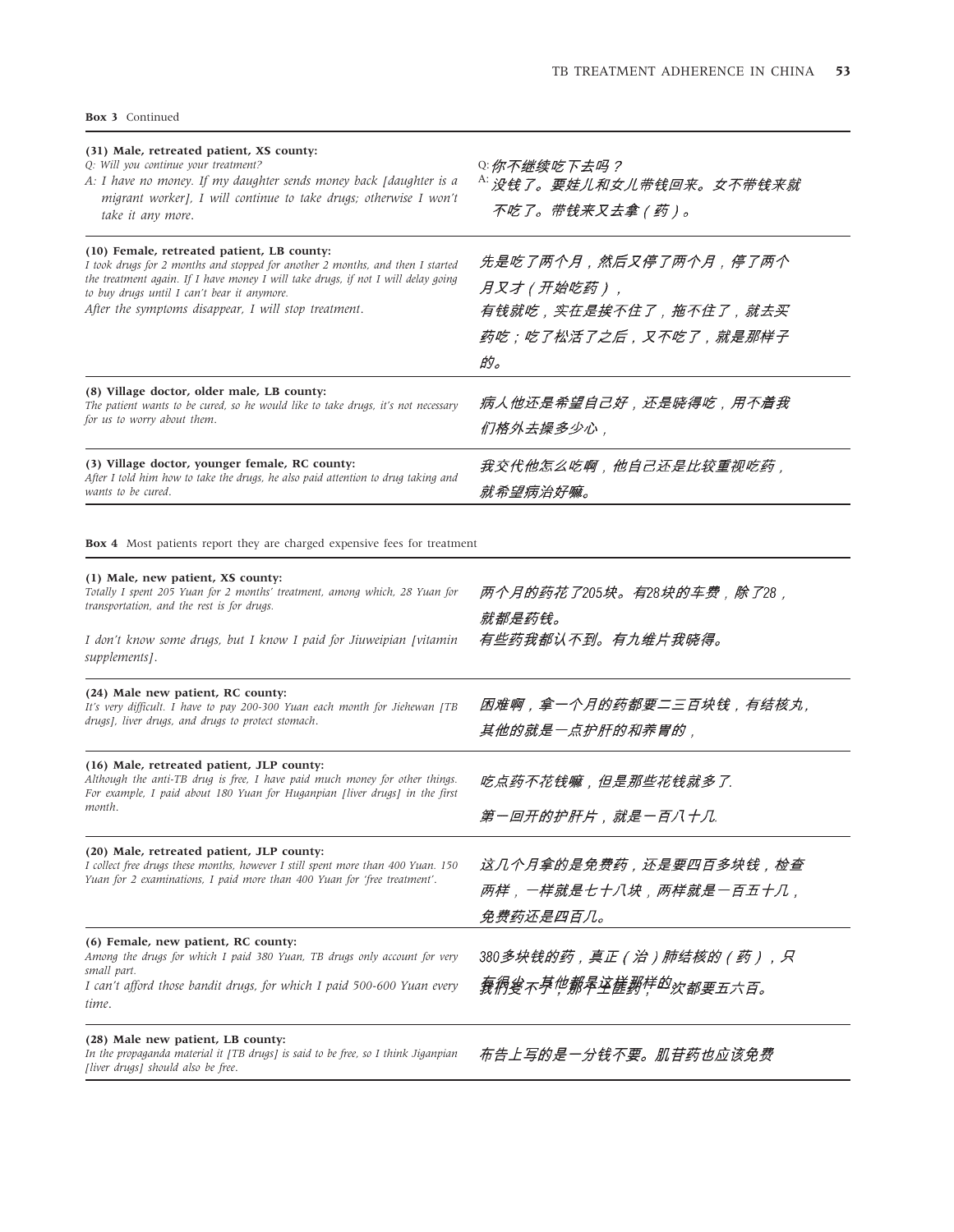Box 5 Stigma exists in communities

| (26) Male, new patient, RC county:<br>Now when I meet neighbours, we just say hello to each other, then they<br>go away.<br>Before I got TB, we always sit down and chat for a while.                                       | 现在(邻居)看到就招呼一下就走了。(得病)<br>以前的话大家遇到了要坐一会儿,要一会儿,说<br>一会儿。                                     |
|-----------------------------------------------------------------------------------------------------------------------------------------------------------------------------------------------------------------------------|--------------------------------------------------------------------------------------------|
| (22) Male, new patient, RC county:<br>From their words, now I think everybody has a poor impression of me.<br>They are afraid of being infected by me.                                                                      | 每个人的讲话好像都对我有个不好的印象.他就<br>怕这个有那个细菌传播的,他就怕自己也传播了                                             |
| (14) Female, new patient, XS county:<br>My neighbours knew that I had a disease, but they didn't know it was<br>TB.<br>After knowing my disease and that I can't do any agriculture<br>work any more, who want to visit me? | (邻居)他们晓得我有病,但是不知道是结核病。<br>知道我有病,还来找我做什么嘛,做事又做不得,<br>哪个来找我嘛。                                |
| (2) Female, new patient, JLP county:<br>After they (friends and relatives) knew my disease, they always keep a<br>certain distance while talking with me.                                                                   | 亲戚朋友晓得我有这个病了,说话都要隔我远一点。                                                                    |
| (25) Male, new patient, RC county:<br>To me, my friends and neighbours still treat me same as before.                                                                                                                       | 我觉得,作为朋友来讲,那些左邻右舍对待我没<br>什么变化。                                                             |
| (16) Male, retreated patient, JLP county:<br>Q: What influence does TB have on your life or work?<br>A: I didn't tell anyone about my disease.                                                                              | Q: 你觉得得了结核病对你的工作、生活有没有什么<br>影响?<br>A: 那个我谈都没有谈,到现在我都没有谈(指对周<br>围的人讲)。                      |
| Q: You think it will impact on you?<br>A: Definitely, there must be some influences. For example, if I<br>ask them to play cards nobody will come. Who would like to<br>come? After all, it's an infectious disease.        | Q:你觉得还是有点影响?<br>A: 这有时候不是钱的问题,你搞到这个工作了,如<br>果不给钱,我们同样也要把这个工作做起,所以<br>钱是次要的,做了这行还是要尽到应有的责任。 |